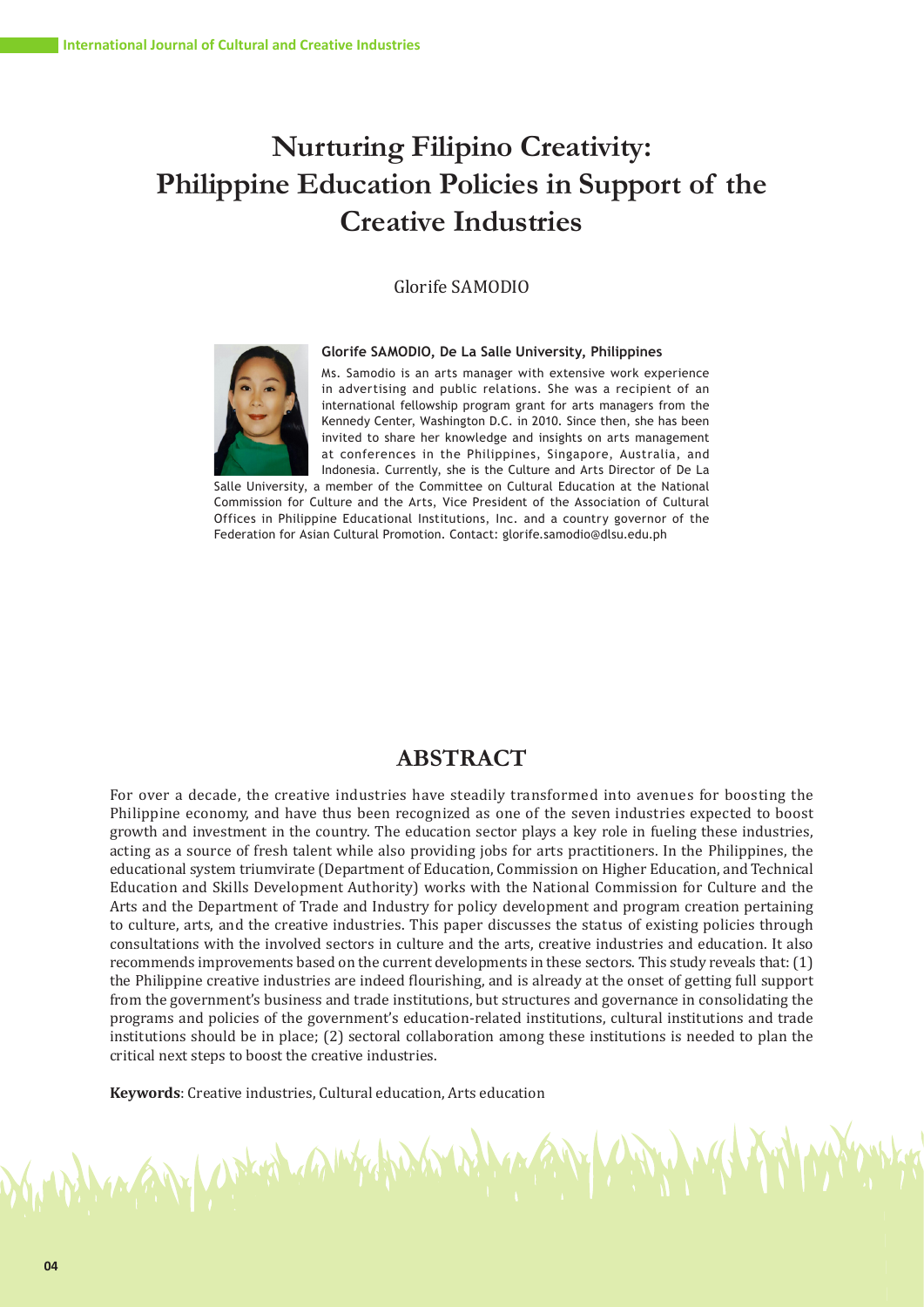## **1. INTRODUCTION**

The future of the creative industries shows much promise in the Philippines. According to the United Nations Conference on Trade and Development (UNCTAD), the Creative Industries more than doubled its size from 2003 to 2012. In 2011, it was reported that the exports of creative goods in developing countries reached US\$272 billion. The estimates of the industries' contribution to the global Gross Domestic Product is between 3% to 12% (UNCTAD, 2016). Its development is carefully being monitored, and programs are continuously being created by different government agencies to support the industry, with the goal of making the Philippines competitive in the creative field versus other countries in the region.

Despite continuous growth of the sector, the expected increase in outcome is proportionally lower because the creative industries in the Philippines and Southeast Asia are perceived as not maximizing their growth potential due to a number of obstacles, such as developing domestic markets, the absence of structures and policies for business development, piracy, and the general lack of entrepreneurial spirit. There is also an emerging concern over the quantity and quality of the labor supply in the Philippines, specifically in terms of technical skills for certain creative sectors, general creative skills, and the core skills of creative entrepreneurship and management (Fleming, 2017b).

Given these obstacles, the role of education and training plays a key role in the development of all those involved in the culture cycle of creation, production, dissemination, exhibition/reception/transmission, and the consumption/participation of cultural and artistic products and services (Sigdel, 2017). A proper environment needs to be established for creativity to thrive in the country. The UNESCO Framework for Cultural Statistics (UNFCS) identified Education and Training as one of the transversal domains which can be applied to all the cultural and related domains and plays a vital role in the cultural cycle for the promotion and transmission of culture. Through education and training in culture, people obtain skills for the creation of cultural goods. Cultural education encourages the appreciation and consumption of cultural goods and services, and enables people to realize the social benefit of cultural participation. Likewise, education transmits the intangible culture that forms community identity, through formal, informal, and non-formal modes (NCCA, 2017a). According to the G20 Training Strategy of the International Labour Office, education and training systems should equip people with the foundation to learn and develop the broad range of skills needed for innovation in all of its forms (International Labour Office, 2011).

Currently, the education sector in the country has carried on efforts in support of the creative industries. However, coordination by government agencies on education, culture, trade and industry appears to be wanting in several aspects: their perspectives on and support for culture, harmonization of their programs and activities, and information sharing systems that appear to hinder the possibility of improving the quality of education and training that these agencies can give to the sector's stakeholders.

This paper aims to achieve the following objectives: (1) recognize the various cultural education policies and programs from among the government educational institutions and the roles of each institution in responding to the development of the creative industries, (2) determine the status of the program and policy implementation, (3) realize the sufficiency of these policies and programs, as well as gaps in implementation and opportunities for developing new policies, and (4) discover merging points where these educational institutions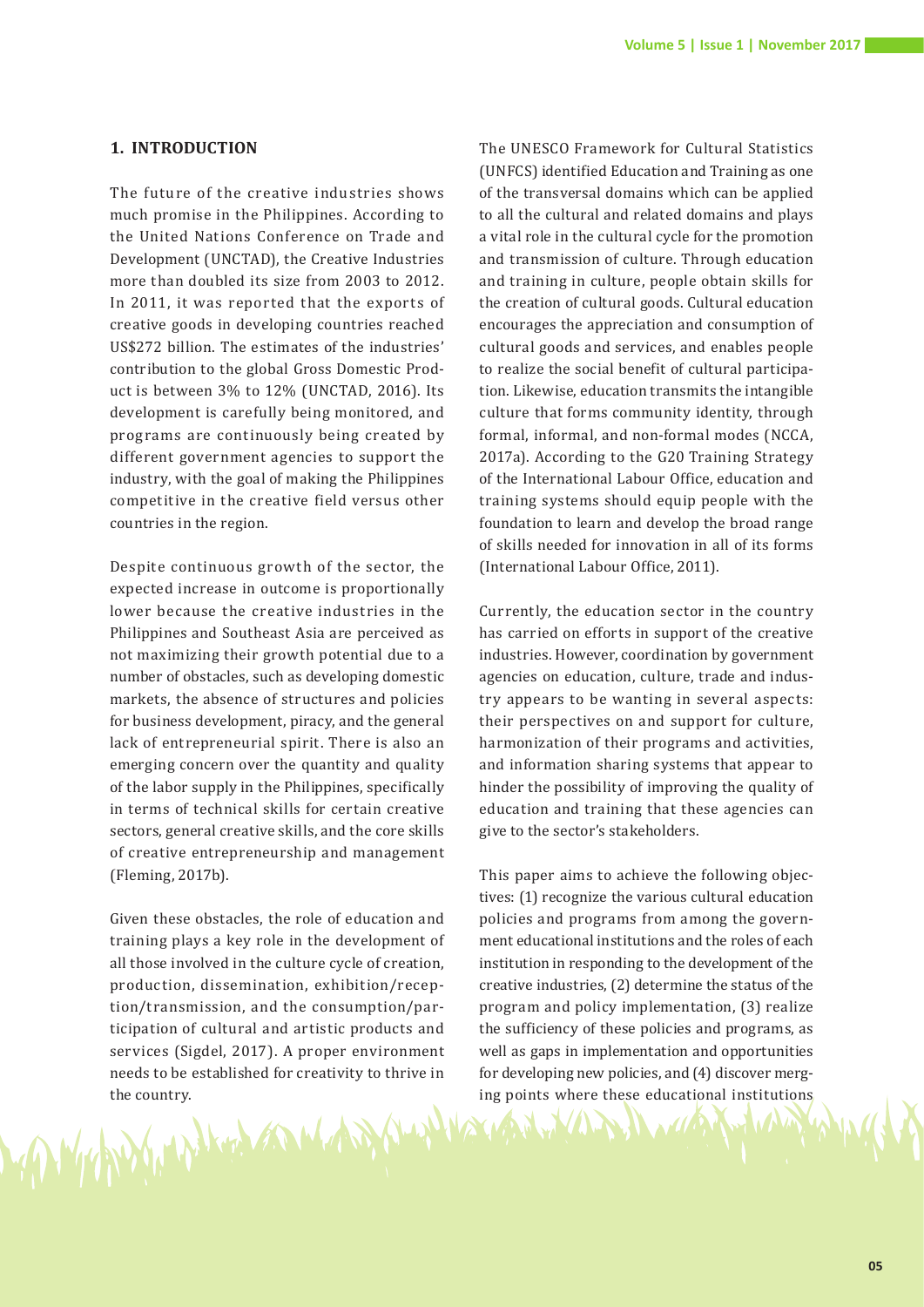and the government's cultural institution – can share their expertise and ongoing programs in preparing the stage for the future movers of the creative industries.

The findings from this study may be used to: (1) prompt government agencies to review the effectiveness of their programs and policies; (2) develop and refine the communication and coordination mechanisms of the government agencies involved; and (3) enable the government's cultural institution to use the information from this study to recalibrate the Philippine Cultural Education Plan and improve data gathering on the Philippine Cultural Statistics.

## **2. CREATIVE INDUSTRIES AND THE EDU-CATION SYSTEM IN THE PHILIPPINES**

In this study, the researcher adapted the UNCTAD definitions and classifications of creative industries, as this is what the Philippines did during the consultation meetings for the preparation of the Philippine Cultural Statistics Framework (PCSF). The UNCTAD model for the creative industries consists of these creative fields: heritage and the arts, design and architecture, audio-visuals, printing and publishing, creative services, science and technology (research and development in manufacturing).

To measure the state of culture and the arts, the Philippine government constructed the PCSF, a localized version of the UNESCO Framework on Cultural Statistics 2009, as seen in Figure 1. In this framework, the main cultural domains are: cultural and natural heritage, performance and celebration, visual arts and artisan products, books and press, audio-visual, broadcast, and interactive media, and creative services. The related domains include tourism and sports and recreation. Both cultural domains and related domains are supported by the transversal domains of intangible cultural heritage, education and training, archiving and preserving, equipment and supporting materials (NCCA, 2017a).

Several studies have been undertaken by the Department of Trade and Industry (DTI) and its subsidiary offices, together with major cultural stakeholders such as the National Commission for Culture and the Arts (NCCA) and the Cultural Cen-



Figure 1. Philippine Cultural Statistics Framework Source: NCCA, 2017a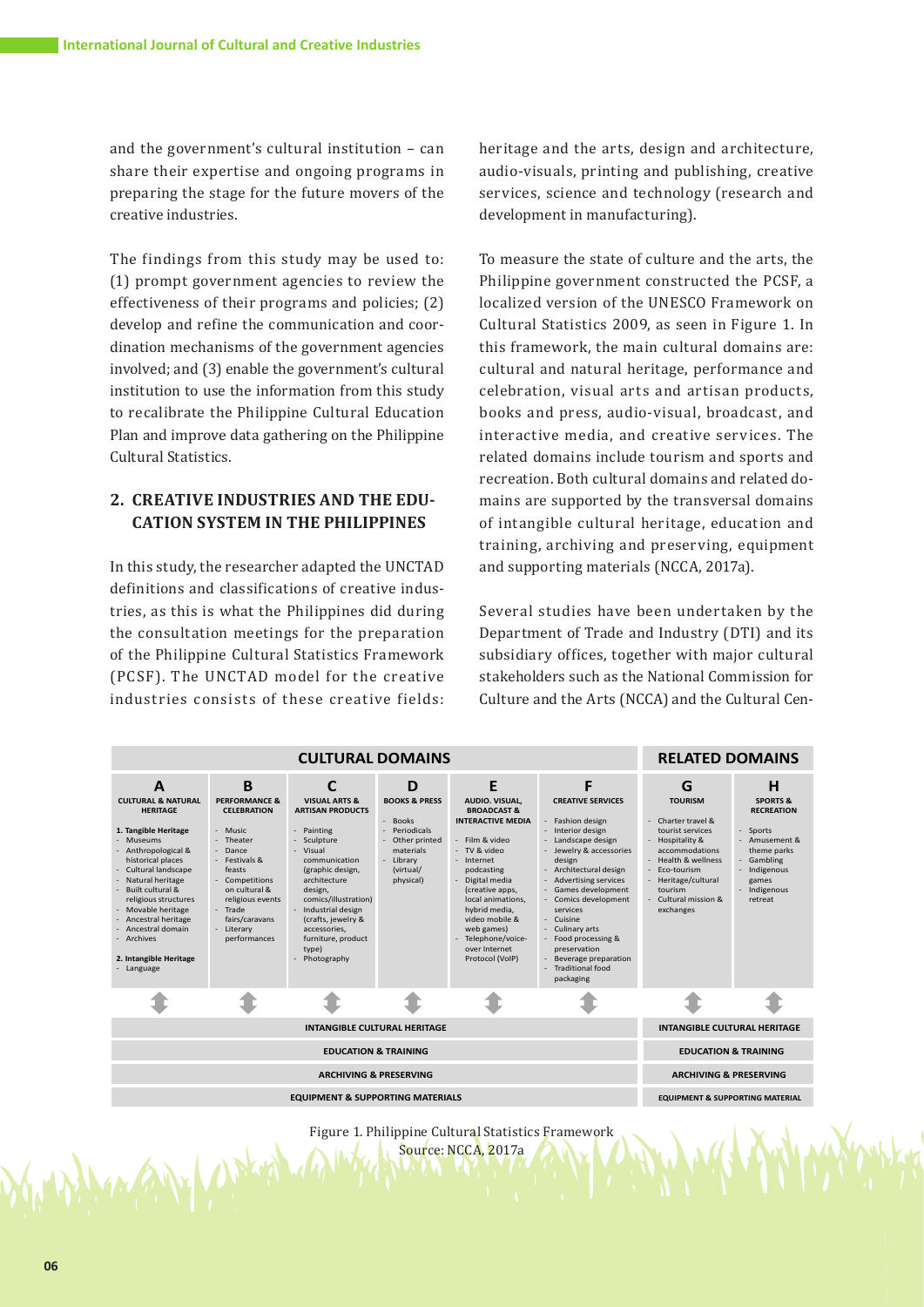ter of the Philippines (CCP), to gather more comprehensive baseline industry information (Status of Philippine Creative Industries, 2012). Likewise, the Creative Industries Roadmap is already being updated, given current market developments.

The economic figures for the creative industry demonstrate the major role that Southeast Asia now plays in the international market. In the ASEAN region alone, the exports of creative goods have more than doubled in less than a decade, from US\$7.3 billion in 2002 to US\$17.3 billion in 2008. Thus, most Southeast Asian governments such as Indonesia, Thailand, Singapore, Malaysia, and the Philippines have already declared the creative sector as an investment priority under their respective national development plans (Agbisit, 2014).

In the Philippines, estimates of the gross domestic product (GDP) generated by creative and cultural industries exhibit modest increases over the years. In 1999, the contribution of the industry to GDP based on the World Intellectual Property Organization (WIPO) figures was 3.84%, which grew to 4.82% in 2003 and to 13.8% in 2006. It experienced a dip in 2008 at 4.25%, and recovered to 5.6% in 2009. The decrease in 2008 may have been caused by the lack of estimates for non-dedicated support industries and the use of a divided classification of creative activities (DTI, 2012).

The Philippine government, under its new leadership, has explicitly expressed its sincerity in supporting the creative industries and in committing to the creation of programs by its government agencies to ensure that Philippine culture and heritage will be harnessed and preserved, and that the sense of national identity will be ingrained in the mind of every Filipino. The Philippine Development Plan serves as the government's master plan, and for 2017-2022, the following were the expressed priority areas of the cultural agenda: (1) safeguarding and enshrining cultural heritage; (2) achieving equity and inclusion in access to cultural resources

and services; and (3) sustaining and enhancing cultural assets to foster creativity and innovation for socio-economic growth. There were two subsector outcomes in the cultural agenda that directly seeks to address the goals for cultural education and the creative industries. In the Subsector Outcome 2, the government aims to mainstream cultural education in the basic, technical and vocational, and higher education systems, by providing attention to values formation and ethics to become productive members of the society, over and above the development of functional literacy and skills. The Subsector Outcome 3 highlights the development of Filipino creativity as "a tool for cohesion and impetus for a culturebased industry and creative economy" and calls for the "appreciation of Filipino creativity". In the latter outcome, artists were promised support by an institution that encourages the production of creative works, capitalizes on the stakeholder's development, provides patronage for their artistic products, and harnesses the development of the industry (NEDA, 2017). To date, government agencies spearheaded by the NCCA are in the process of conceptualizing plans and creating mechanisms to implement these directions.

Several pieces of legislation based on the Philippine Development Plan are also being crafted. The most anticipated is the establishment of the Department of Culture, which will be tasked to develop, manage, and implement policies and strategic decisions on Filipino culture. The department is perceived to be the solution to the challenges faced by the country's cultural workers and artists, such as: (1) the need for a coordinating body at both the regional and subnational levels; (2) the lack of funding to sustain cultural programs and activities of the cultural agencies; and (3) the lack of cultural information and research in the field. It seeks to focus on the growing need for access to cultural resources and services, improved cultural education, developed conservation and safeguarding of cultural resources, and culture-driven sustainable development (Escudero, 2017).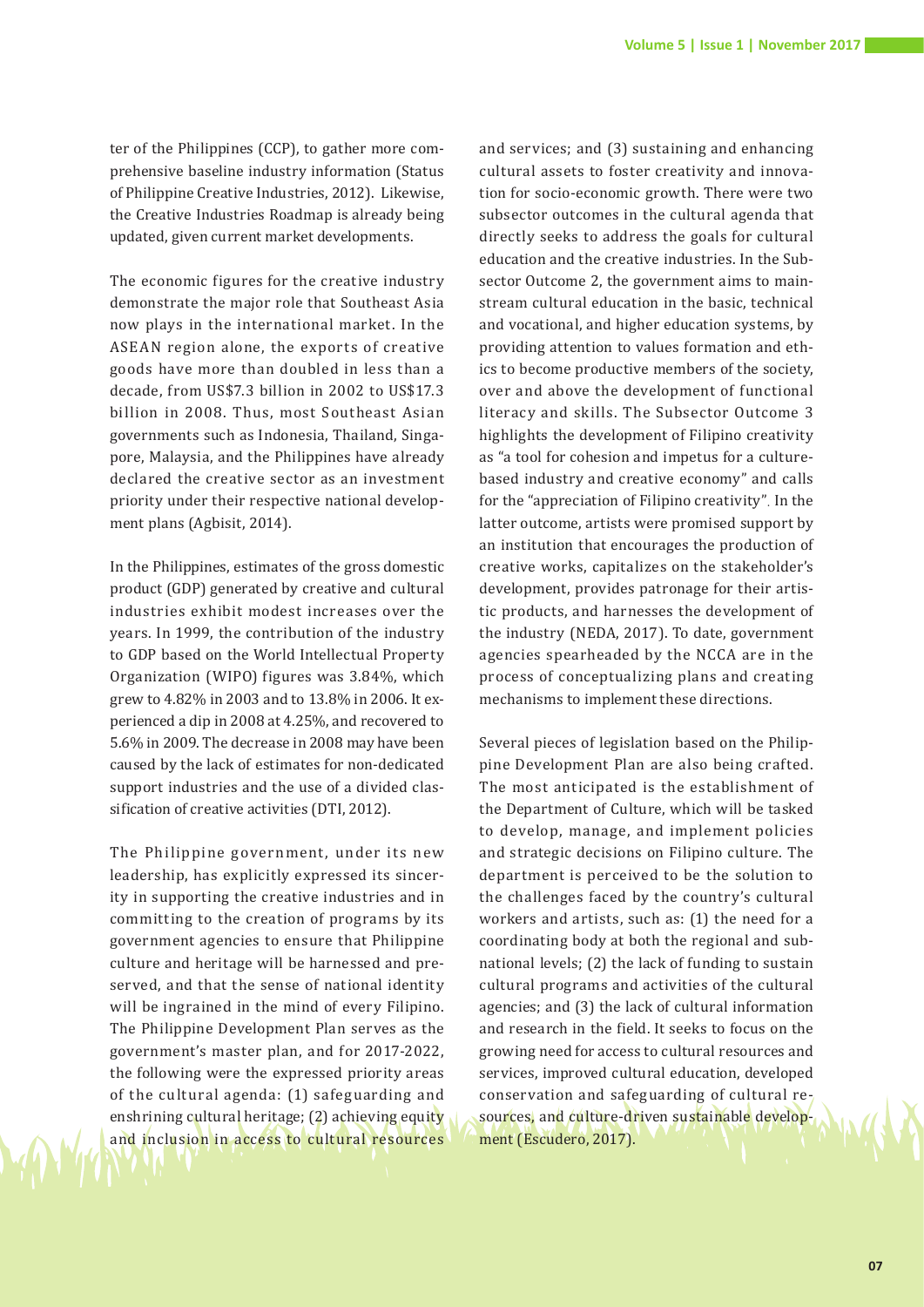Given the bright prospects of the creative industry, the education sector in several ASEAN countries has responded by playing the crucial role of fueling the creative industries, acting as a source of fresh talent while also providing jobs for arts practitioners. The involvement of the sector intends to match the relevance of their curriculum to industry needs and practices, while fostering the artistic skills of the youth and inculcating the mastery of a wide range of cultural expressions.

In the recent discussions from the ASEAN Creative Cities Forum held in the Philippines in April 2017, design gurus such as Kenneth Cobonpue (Philippines), Anon Pairot (Thailand), and Colin Seah (Singapore) expressed the need for more relevant engagement between academe and the industry in cultivating creativity among the younger generation, as the region pushes for the development of a sustainable creative ecosystem.

In Singapore, the sector has integrated arts, design, and media in all levels of education. In Thailand, the policy of developing university courses tackling creative economies and intellectual property is already in place (Agbisit, 2014). In the Philippines, the educational system triumvirate is composed of the Department of Education (DepEd, handling Basic Education), the Commission on Higher Education (CHED), and the Technical Education and Skills Development Authority (TESDA), all of which directly coordinate with the National Commission for Culture and the Arts (NCCA) and the Department of Trade and Industry (DTI) for policy development and program creation. All these agencies have already instituted programs and activities to support the creative industries according to their respective mandates.

A brief introduction is given in the succeeding paragraphs to aid in understanding the mandates of the key government agencies that are involved in the promotion of the creative industries, culture and arts, and education. The creative indus-

Mar England Company

tries are under the purview of DTI, particularly the Philippine Board of Investments, which is tasked to promote investments in the Philippines, and to help Filipino and foreign investors to succeed in their business endeavors (BOI, 2017).

In the realm of culture and the arts, the NCCA is the overall policy-making, coordinating, and grant-giving body that ensures the preservation, development and promotion of the country's culture and arts. It manages the National Endowment Fund for Culture and the Arts (NEFCA), and implements funded culture and arts programs and projects. As the government's lead advocate in this field, the NCCA initiated the Philippine Cultural Education Plan (PCEP) in 2002. PCEP is a comprehensive five-year (2003-2007) medium-term plan formed by government and non-government organizations that lays out the goals, policies, programs, and projects on cultural education through the formal, non-formal, and informal education systems. It was intended to make cultural education accessible to all sectors of Philippine society, particularly the youth, teachers, artists and cultural workers, officials and employees of the government, members of the media, and civil society. The plan included goals which are centered on establishing an index of knowledge on Philippine culture, developing instructional materials based on minimum learning competencies and standards, and implementing cultural education programs that would reach various target beneficiaries through formal, non-formal, and informal structures. However, the set goals were not attained by the end of the period. Thus, PCEP 2.0 was born, with the mandate of revisiting, updating and extending PCEP. This update retained the philosophy, vision, mission, goals, objectives and desired outputs. It involved only the extension of the timetable of the plan, a prioritization of goals based on what has already been accomplished, reallocation of resources, and some recommendations to enhance its implementation (Cruz, 2008; Samodio, 2016). To date, the PCEP, now renamed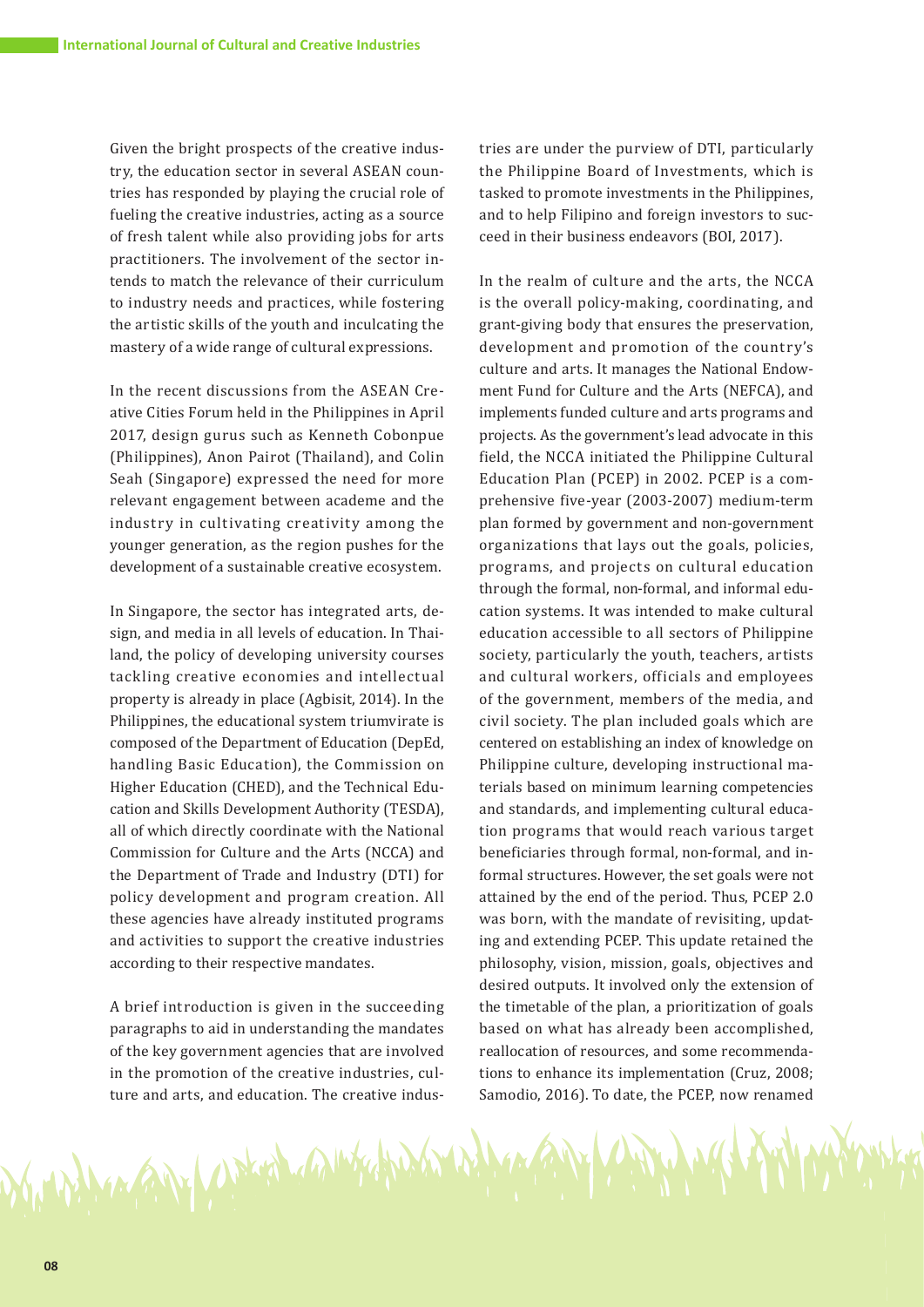the Philippine Cultural Education Program, will undergo a series of reviews and revisions in the coming years to ensure the relevance of its programs in the current developments in the field, particularly the directives in the Philippine Development Plan, the existing programs for the basic and secondary education in the new K-12 system, the cultural law and policies that are up for legislation, and the prospects for the ASEAN integration.

The majority of the programs laid out in the PCEP focuses on assistance requested from the various education-related agencies of the government to support the programs and policies that are laid out in the PCEP. These agencies include the DepEd, CHED and TESDA, all of which have existing policies and programs directly and indirectly related to culture and creative industries.

The DepEd is the main agency assigned to create, execute, and orchestrate policies, plans, programs and projects in the area of formal and non-formal basic education. It supervises all elementary and secondary education institutions in the country, including alternative learning systems, both public and private. It also establishes and maintains a complete, adequate, and integrated system of basic education hinged on the national development goals (DepEd, 2016; Samodio, 2016).

In tertiary education, along with its educational responsibilities, the CHED is tasked with the promotion of historical and cultural heritage (CHED, 2016). For technical-vocational education, the TESDA is assigned to manage the technical education and skills development in the country. It was created in 1994 by combining existing programs and departments (Samodio, 2016). In the K-12 system implementation, it is recognized that there is a need to harmonize and synchronize existing policies and programs related to cultural education and the creative industries. There is also the Philippine Qualifications Framework being followed by these educational institutions, to serve as a guide in degree and level equivalencies, taking into consideration the formal and nonformal modes of education.



Figure 2. Degree Equivalency in the Philippine Qualifications Framework Source: TESDA, 2012 Wychon Hallen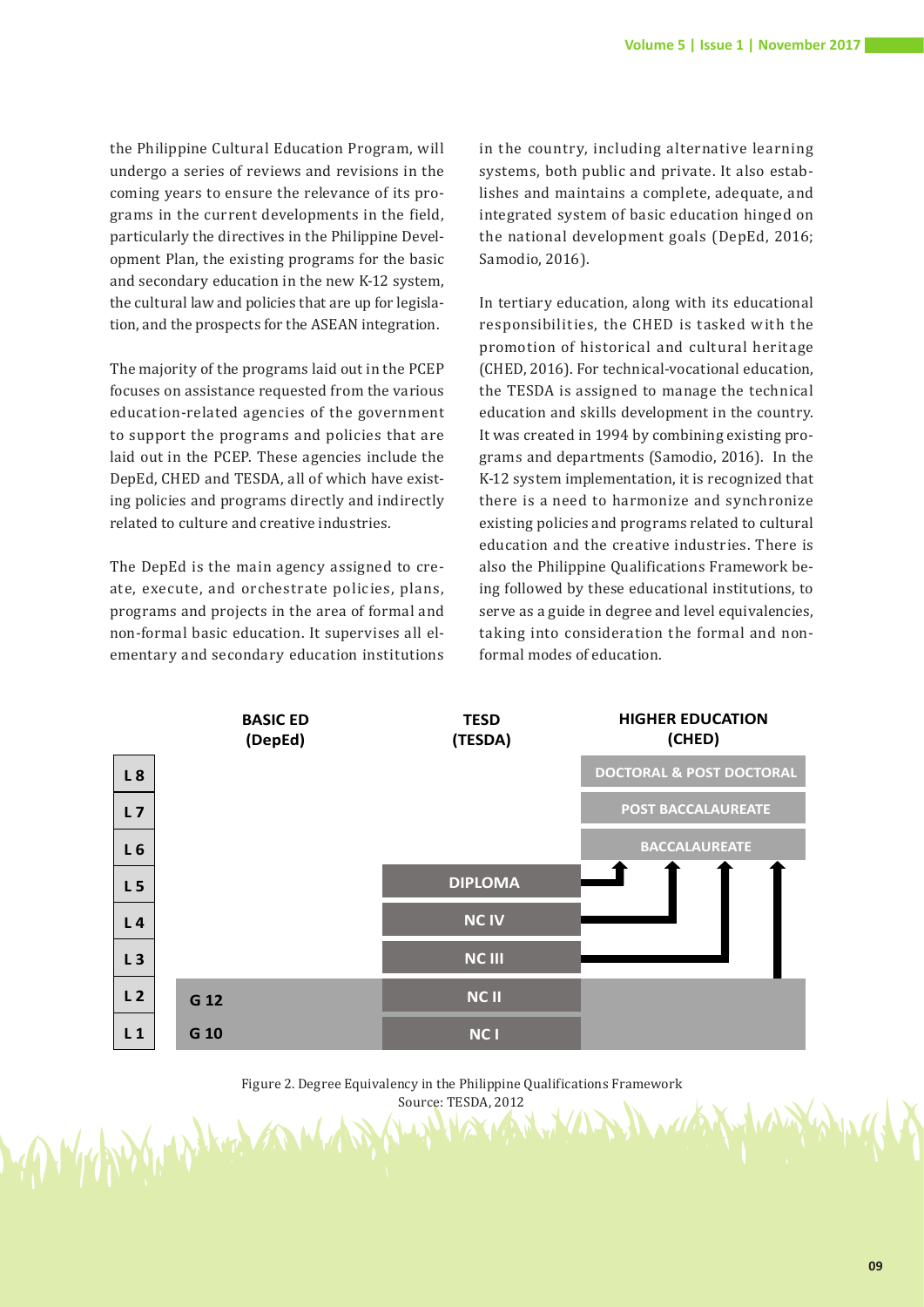The conceptual framework of this study (Figure 3) espouses the important relationship between culture, education and economy to prepare a society that is appreciative and supportive of culture and the creative industries. The framework was lifted from Fleming's framework on the role of culture, education, economy and society towards a holistic understanding of value (Fleming, 2017a). In each area, there are salient factors attached, and the government offices are identified based on their expertise. At the center of the framework is CULTURE (under the NCCA), with these factors: identity and collective Memory, the Emphatic Citizen, and inspiring new ideas and fresh insights. EDUCATION includes the primary and secondary education handled by DepEd, higher education under CHED, and continuing and lifelong learning which is managed by TESDA. Last, the area of the ECONOMY, under the watch of DTI, is where the creative industries and employment, cultural exports and regional regeneration and tourism are located. The arrows represent the interdependence of each sector in conceptualizing and implementing the plans and programs in accordance with the government's development plan for culture and the creative industries.

## **3. METHOD**

In this qualitative research study, the researcher interviewed the key officials assigned in the implementation of cultural education policies and programs of each agency (DepEd, CHED, TESDA, NCCA, and DTI) in order to analyze existing cultural education and creative industry policies.



Figure 3. Conceptual Framework Adapted from: Fleming, 2017a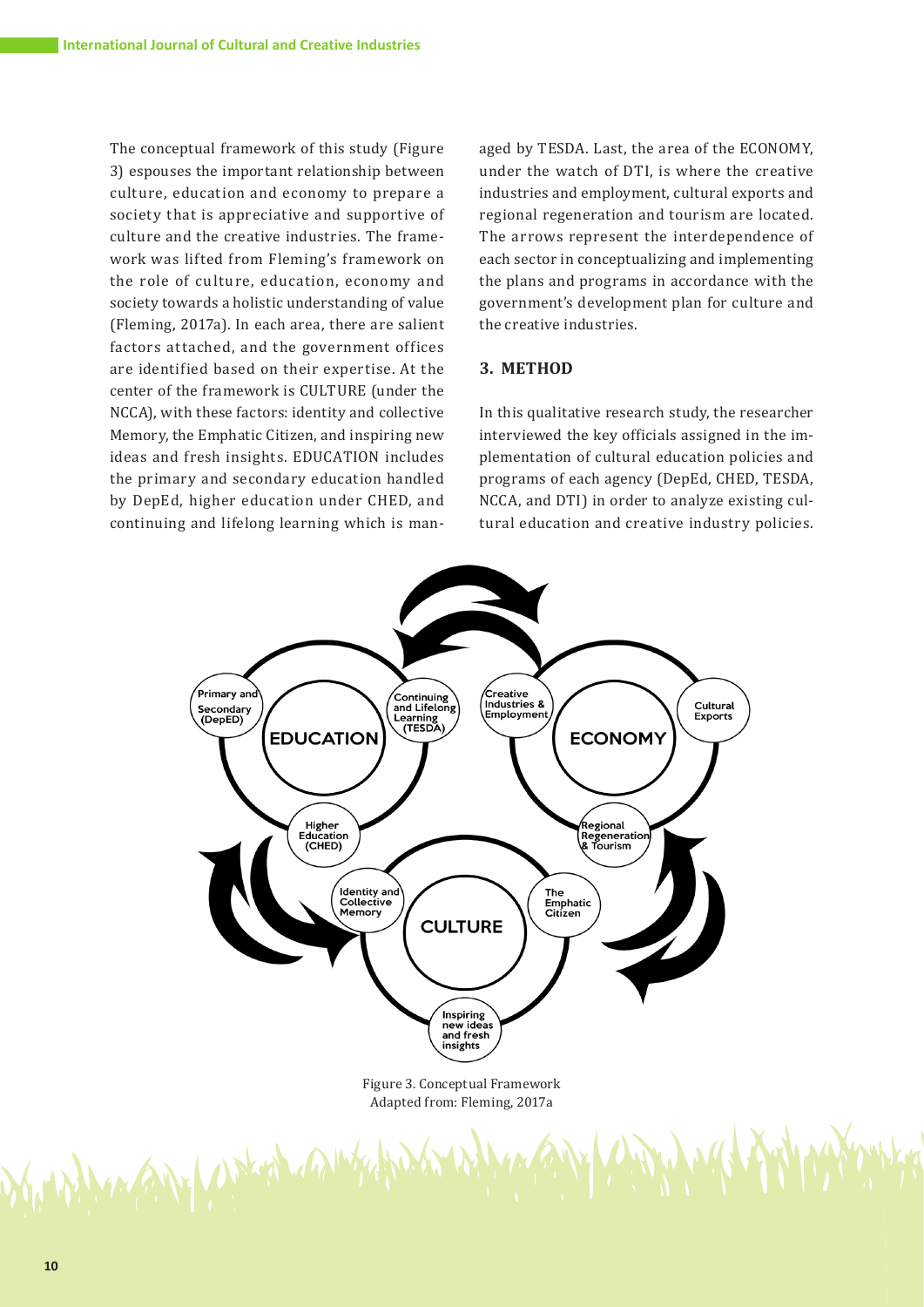Most respondents are also ex-officio members of the Cultural Education Committee of the NCCA, while the remainders are assigned to handle specific mandates related to cultural education and creative industries in their agencies. Table 1 shows the list of interviewees whose responses were considered in this study.

The researcher initially conducted an interview following a 9-item questionnaire which served as the guide during the interview, covering inquiries on the existing policies and practices of each agency, their agency's perceived strengths, weaknesses, opportunities and threats in terms of cultural education, and ideas for points of inter-agency collaboration. The interviews were conducted in August 2017, considering the directives under the leadership of the newly-elected president.

Likewise, the researcher also collected all copies of the available policies and mandates of each of the agencies in terms of cultural education and creative industries, and other pieces of legislation that are either newly promulgated or still being reviewed by the Congress and Senate.

The researcher also included the documentation of the strategic planning session of the NCCA held on June 12-13, 2016, where most of the officials of the agency expressed their observations and suggestions on how cultural education can contribute in the development of the creative industries.

Data analysis was done considering the current mandates and policies of the agencies which were compared vis-à-vis current practices. In addition, the strengths and weaknesses and/or gaps of the policies and practices were validated together with the opportunities and threats that were discussed by the respondents.

This methodology was implemented for the identification of the primary information mentioned in this study. However, a quantitative study is advised to be done from among cultural education stakeholders, particularly students and educational institutions, to verify the effectiveness and efficiency of the programs in achieving the intended goals of the aforementioned agencies.

## **4. FINDINGS**

The findings from the study are presented in two parts, based on the research objectives. The first part discusses the following: (1) current cultural education policies and programs of government agencies and their respective roles; (2) the status of the programs and policy implementation; and (3) the sufficiency/ insufficiency of these policies and programs, or gaps in implementation and

|                                                                                                             | Office/Department                                               |
|-------------------------------------------------------------------------------------------------------------|-----------------------------------------------------------------|
| Senior Education Program Specialist for<br>Arts and Design Track                                            | Department of Education (DepEd)                                 |
| <b>Executive Director of the National</b><br>Institute for Technical Education and Skills<br>Development    | Technical Education and Skills<br>Development Authority (TESDA) |
| Director III/Officer-in-charge, Office of the<br>Director IV, Office of Student Development<br>and Services | Commission on Higher Education (CHED)                           |
| Executive Director IV, Office of Stu                                                                        | Commission on Higher Education (CHED)                           |
| Senior Investments Specialist                                                                               | Board of Investments, Department of Trade<br>and Industry (DTI) |
| Deputy Executive Director                                                                                   | National Commission for Culture and the<br>Arts (NCCA)          |
|                                                                                                             |                                                                 |
|                                                                                                             | <b>Designation</b><br>LINKE ANGENOUNCE                          |

**Table 1. Interviewees and their background information**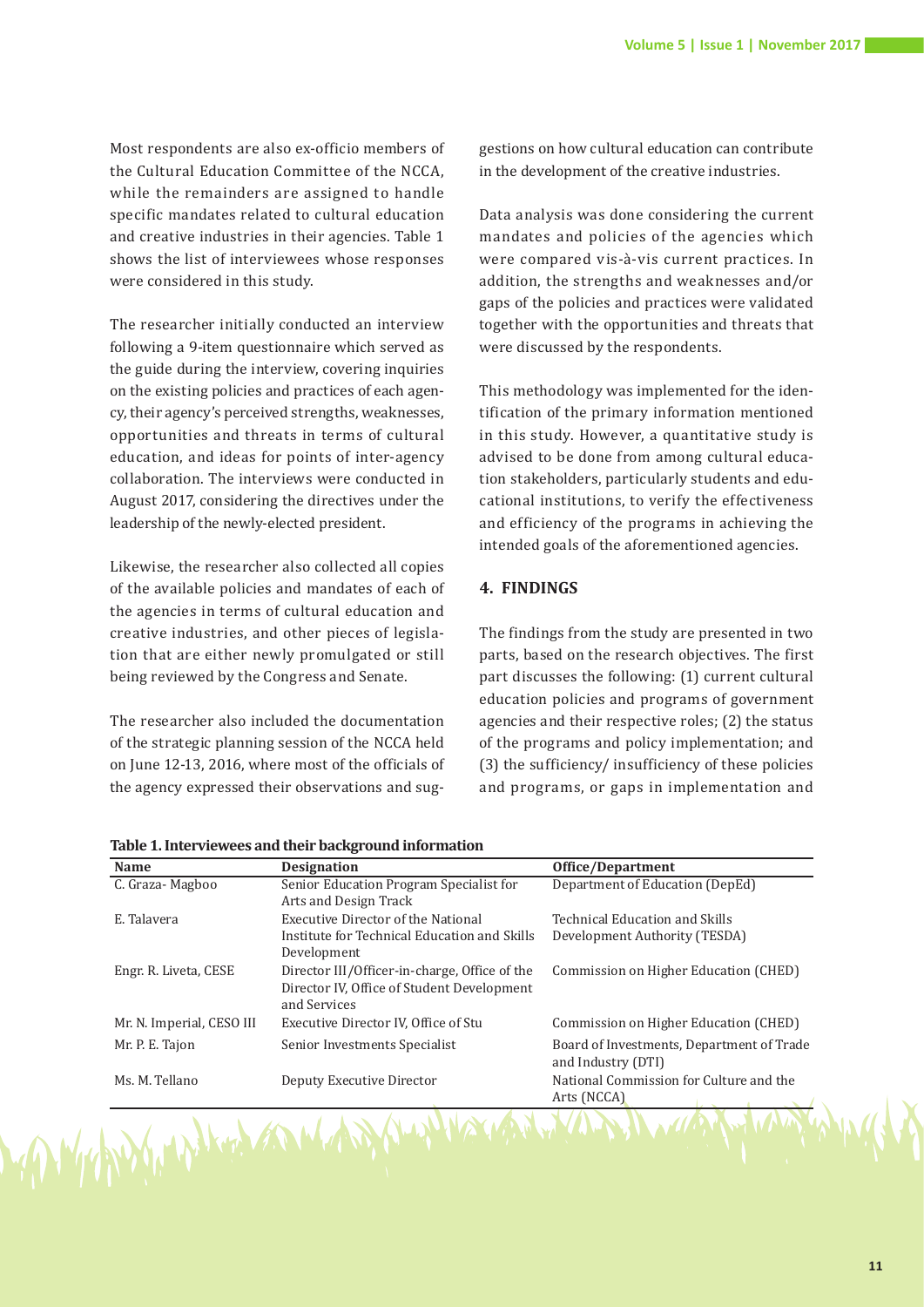opportunities for developing new policies based on the interviewee's assessment. The second part reports on areas in which agencies can collaborate to further the industries.

## **4.1. Policies and Programs: Identification, Status and Assessment**

#### *4.1.1. National Commission for Culture and the Arts*

As the lead agency for culture and arts, the NCCA has standing programs and policies in partnership with the education-related agencies. The most recent law enacted through the agency is the Republic Act No. 10066, or the National Cultural Heritage Act of 2009, which provides for the protection and conservation of the National Cultural Heritage, strengthening the NCCA and its affiliated cultural agencies. It also calls for the incorporation of national cultural treasures and important cultural properties in the basic education system, and mandates the DepEd, in coordination with the NCCA's PCEP, to devise cultural heritage programs for local and overseas Filipinos to be incorporated in the formal, alternative and information education, highlighting the protection, conservation and preservation of cultural heritage property (National Cultural Heritage Act of 2009, 2009). The law also moves for the creation and establishment of the Sentro Rizal, which is meant to promote Philippine arts, culture and language worldwide (Samodio, 2016).

Under the PCEP, NCCA started offering the Master's Degree in Cultural Education in the following fields of expertise: Cultural Education, Teaching the Arts, and Arts Management, which are meant for public school teachers, artists and cultural workers. For local government units, the agency offers the Certificate Program in Culturebased Governance. It also supports the development of artists and cultural workers through its grants program for cultural and artistic projects, and the recognition of regional artisans through the National Living Treasures program, with the

Magary Worker and With

intent of encouraging them to be arts teachers for basic education (Philippine Cultural Education Plan, 2017).

The NCCA also manages, together with DepEd, the School of Living Traditions, community-managed centers of learning where cultural masters and specialists pass on their knowledge and skills on a particular art, craft and tradition to the young members of the community for their appreciation and learning. The mode of teaching is usually nonformal, oral and with practical demonstrations, and may be housed in the master's residence, a community social hall, or a center constructed for this purpose. Presently, there are 608 schools being supervised by the NCCA (NCCA, n.d.). The Schools of Living Traditions are considered to be one of the best practices of the country in terms of merging the importance of cultural education and indigenous knowledge (M. Tellano, personal communication, August 11, 2017).

In 2015, NCCA hosted an inter-disciplinary summit on creativity and the creative industries. This summit, which involved around 400 participants from various government agencies, focused on the status of the Philippine Creative Industries. In May 2016, the platform for the development of the Philippine Cultural Statistics Framework was laid out, based on the UNESCO definition of cultural domains mentioned earlier. The agency also expressed its need for institutional support from other government agencies it can collaborate with to carry on its projects, especially in the education sector. The NCCA recently launched the initial output of the Philippine Statistics framework through the Conference on Cultural Statistics and Creative Economy on October 2-3, 2017.

There is a good deal of effort being done by the NCCA towards the development of the industry since the commission started. Nevertheless, it needs to focus its resources to keep up with the pace that the industry is going in terms of artist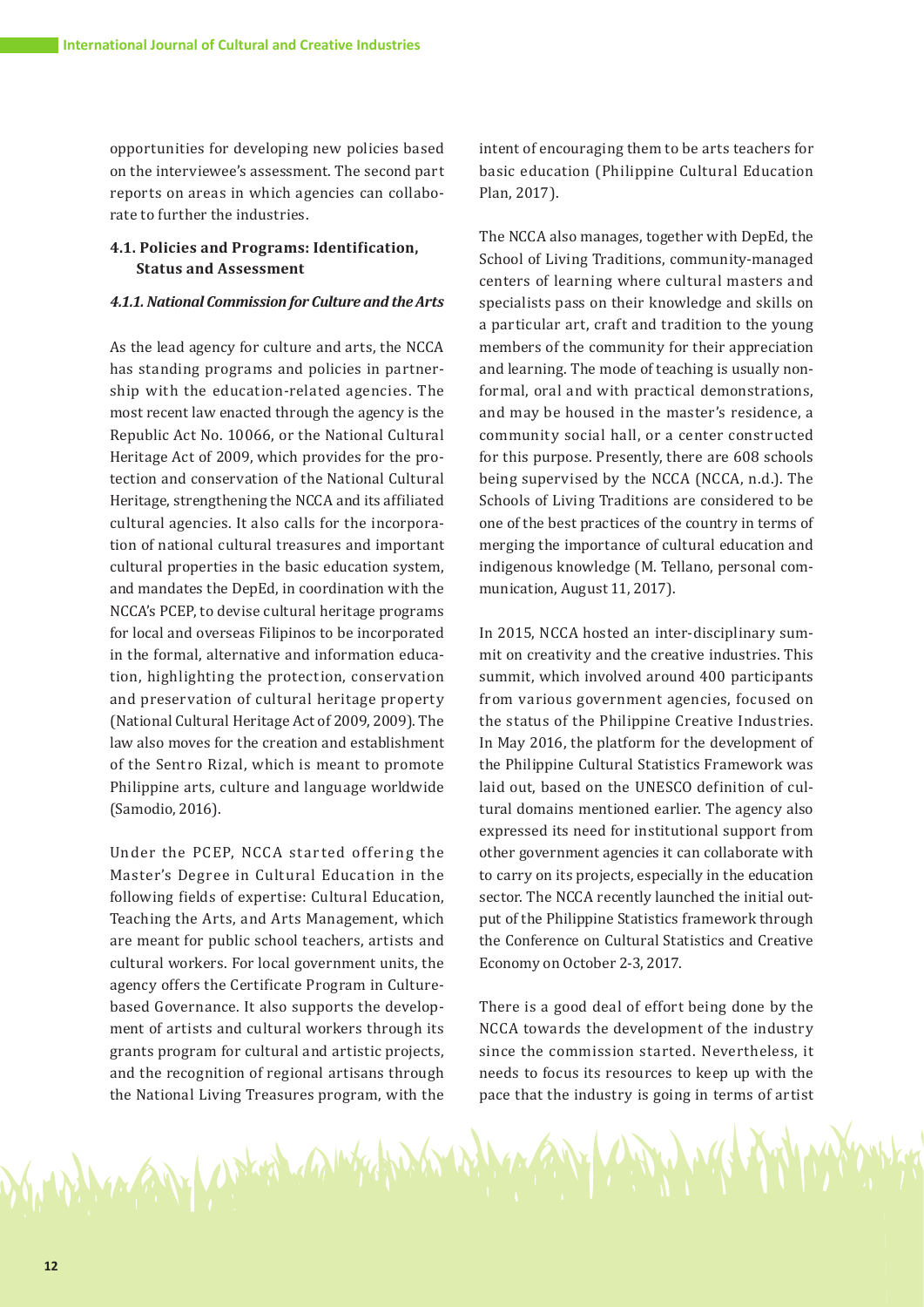support, audience development, research, education and training.

#### *4.1.2. Department of Trade and Industry*

The DTI currently supports the creative industries in its own capacity through the Board of Investments. The BOI processes tax holidays and duty-free importations specifically for some of the creative industries that seek their assistance, particularly in the fields of animation, film production, and game development. The Export Management Bureau of the DTI also extends support for gaming and animation businesses during international trade shows. The DTI provides capacity building programs for business owners through the Philippine Trade Training Center (P. Tajon, personal communication, August 9, 2017).

Since 2006, DTI has supported the creative industries through funding events and projects, such as animation film festivals, pitching competitions to acquire funding for filmmakers, networking for the Game Developers Association of the Philippines. In 2016, it initiated the Philippine Startup Ecosystem Development Program, the Create Philippines trade shows, the organization of the Creative Economy Council of the Philippines, funding business delegates to conferences for game developers and Animation Summits. Recently, the DTI has taken on an active role in the development of the Philippine Cultural Statistics Framework, and in spearheading the development of Creative Cities in the country (Tajon, 2017).

Today, the agency sees that its efforts are sufficient for the industry, but there is still room for improvement when it comes to the level and the coverage of industries they can support, given their department budget.

In relation to cultural education policies, DTI is being consulted by the three education-related agencies, as well as the NCCA, for masterplans, industry associations and technical panels.

However, the level of engagement is wanting, as meetings and consultations are not regular.

#### *4.1.3. Department of Education*

The shift to the K-12 educational system in the Department of Education has proved beneficial to the creative and cultural sectors. It has also paved the way for the creation of the NCCA – DepEd Cultural Education Program (NDCEP), where the two agencies agreed to conceptualize and implement programs to integrate arts and culture in the Philippine basic education system, improve the K-12 Basic Education Program curriculum, and improve the existing special program for the arts. In addition, they have collaborated on the implementation of cultural education programs, teacher training on culture and the arts, and the development of training modules and instructional materials (DepEd, 2016). The improvement of the K-12 Basic Education Program curriculum has shown noticeably good results, as students have become more receptive to artistic content and are more appreciative of the arts in the regions. However, it should be noted that the teachers still find it difficult to acquire instructional materials, including those which require permission for production (with respect to the intellectual property rights), such as music and music sheets (C. Magboo, personal communication, 2017).

DepEd's Special Program in the Arts continues to serve as a means for harnessing the exceptional talents of young artists from various regions. It gives opportunities for individuals to hone their artistic talents in fields such as Creative Writing (English and Filipino), Visual Arts, Theater Arts, Vocal Music, Instrumental Music, Dance, and Media Arts, as part of their regular schooling. As of this writing, there are 185 schools which offer this program nationwide, and DepEd is mandated to put up more, in order to reach 222 schools by 2020 ("Special Program in the Arts," n.d.). This program will eventually be extended to Grade 4, instead of starting at Grade 7. Modules for this program have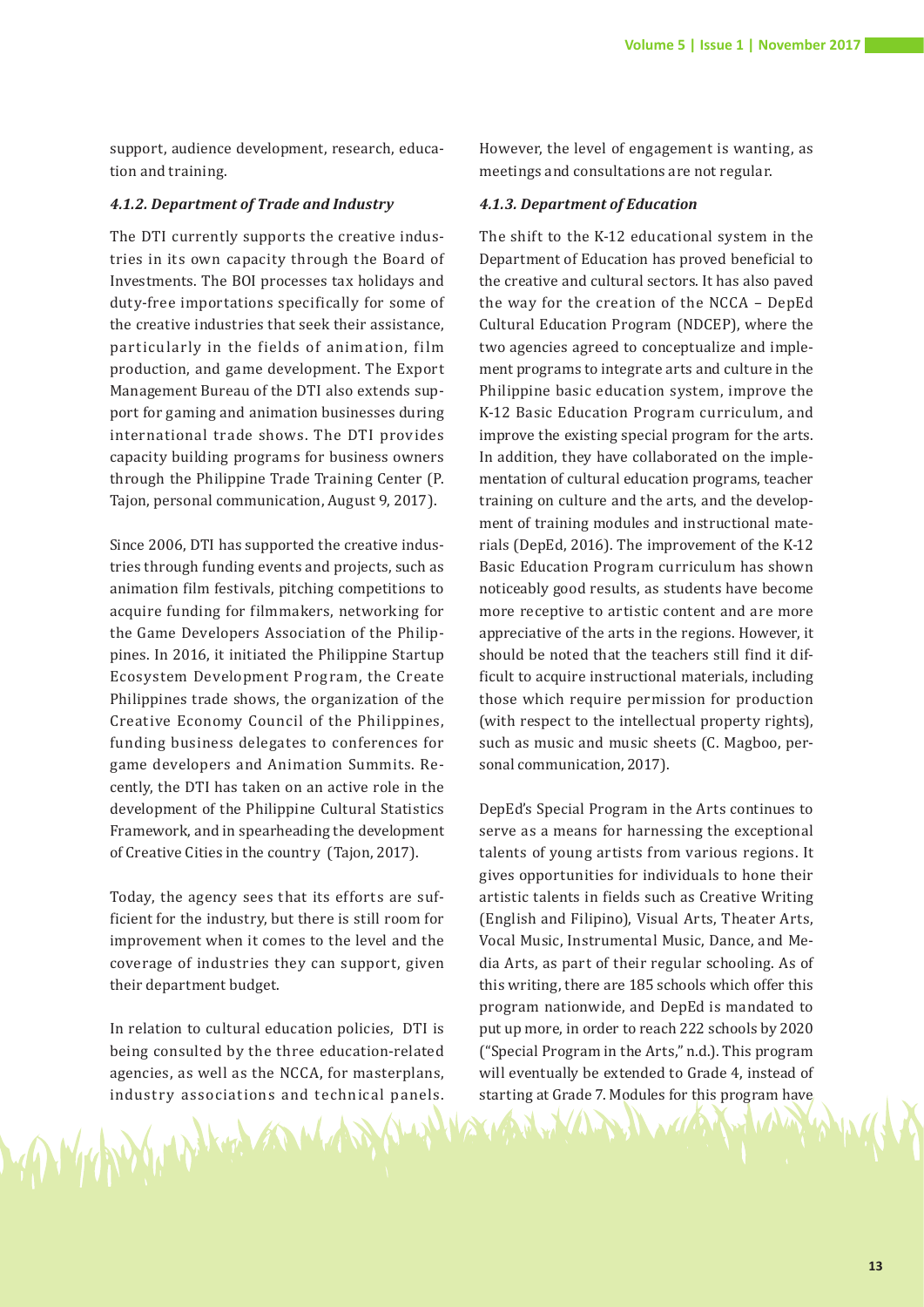been prepared in collaboration with the NCCA's culture and arts experts. Generally, there is a low enrolment in the area of creative writing (C. Magboo, DepEd, personal communication, 2017).

The department also hosts the National Festival of Talents, an annual activity that gives students the opportunity to exhibit their talents. Their technical-vocational and artistic skills are presented through products and performances from their day-to-day lessons ("National Festival of Talents," 2016). This festival has discovered a number of creative individuals who will be able to contribute to the industry in the future.

The department began offering the Arts and Design Track for Grades 11-12 in June 2016, with 2,835 enrollees nationwide and approximately 4,400 enrollees in 110 schools by 2017 (Geronimo, 2016). This track is also perceived to be a unique feature of the Philippine's K-12 system, highlighting the education sector's support for the creative industries. The curriculum focuses on a comprehensive approach to the design and creative industry, to equip the students with middle-level technical skills. In its second year of implementation, there are expressed concerns on the number of students and teachers, and the number and accessibility of schools that offer the said track within each region. There is a noticeable gap in the artistic proficiency of teachers and students from among urban schools compared to those in rural areas. It should also be noted that parents of learners in urban areas are more supportive than their rural counterparts. Another area of concern is in the recruitment of qualified teachers in the arts and humanities, in addition to the lack of training opportunities for them. The department is also working on releasing a set of standards for school facilities and equipment needed to host the track. Subsequently, school principals need to be oriented about the importance of this track, to ensure the schools' continued support for the program and for them to promote the program to the parents (C. Magboo, DepEd, personal communication, 2017).

The Department sees that it has an adequate number of programs in support for the creative industries. Nonetheless, the lack of policies to strengthen their connections with other government agencies needs improvement, particularly with the following: (1) local government units which can provide the structures and equipment for the Special Programs for the Arts, Schools of Living Traditions, and Arts Track; (2) the higher education sector which can contribute greatly to their need for qualified teachers in the arts; and (3) the culture and arts sector which can promote the creative industries and the DepEd programs for aspiring artists.

#### *4.1.4. Commission on Higher Education*

The Commission on Higher Education impacts the culture and creative industries through the monitoring and regulation of courses related to the culture and arts, ensuring that the curriculum and programs delivered by the higher education institutions pass their standards. From 2004 to 2016, CHED recorded 1,261,494 graduates of culture and arts-related disciplines<sup>1</sup>, averaging 105,124 per year, a figure that increases annually (NCCA, 2017a).

In the area of formal education, CHED supports the inclusion of Art Appreciation in the revised General Education (GE) Curriculum (Commission on Higher Education, 2013b): Holistic Understandings, Intellectual and Civic Competencies. It mandated a GE course that applies inter-cross disciplinary perspective (i.e. in Arts and Humanities: Great Works, Philippine Popular Culture, Indigenous Creative Crafts, Reading Visual Art). With the release of the memorandum, the National Commission for Culture and the Arts also prepared a version of these general education subjects in the mother tongue. To date, the new general education curriculum is being imple-

1 Architecture and Town Planning, Fine and Applied Arts, Humanities, IT-related Disciplines, Mass Communication and Documentation, Religion and Theology, Social and Behavioral Sciences, Trade, Craft and Industrial, Engineering and Tech, General Services

Controllection of the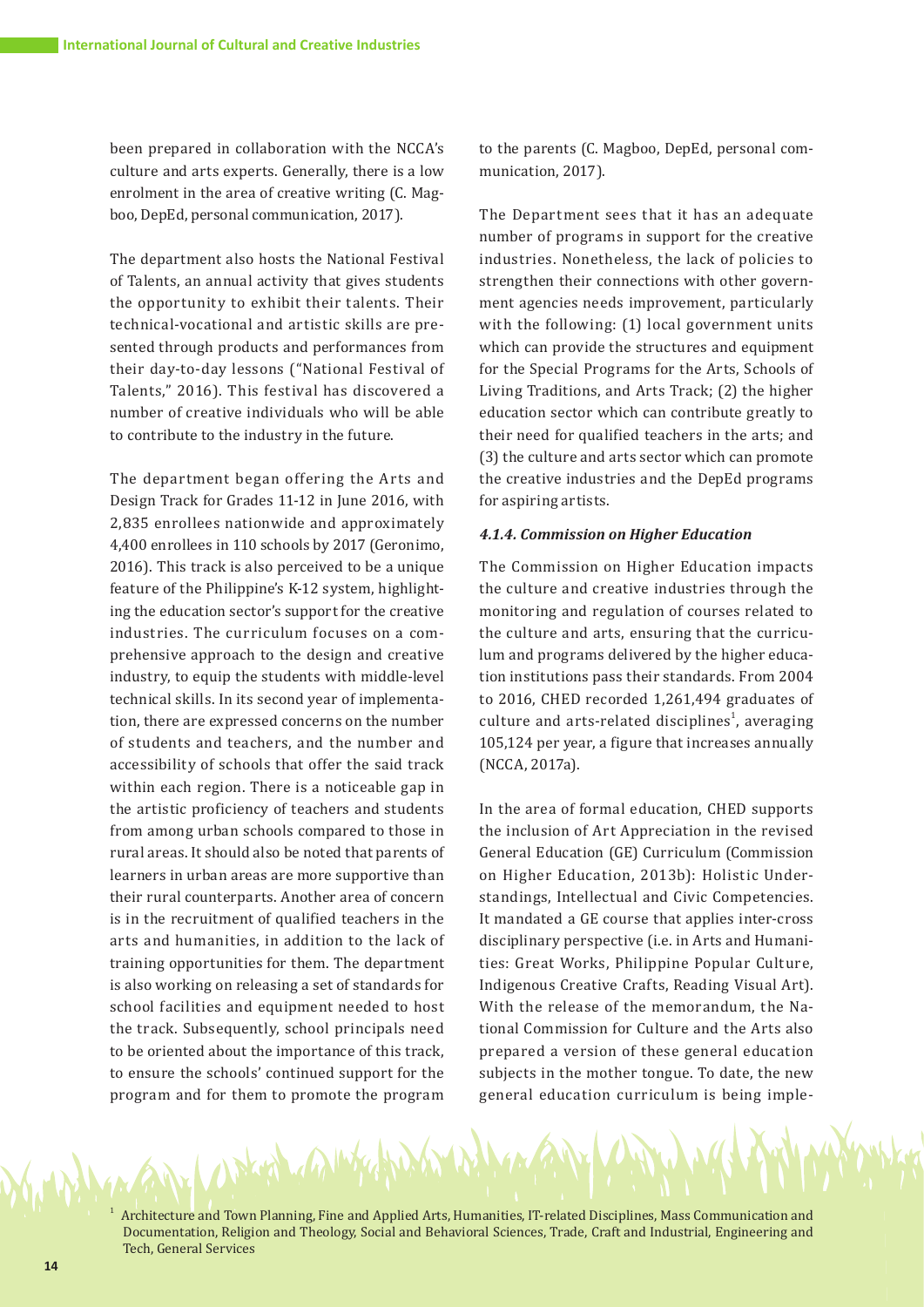mented by the higher education institutions, and no studies to assess the effect of its desired outcomes on students have been performed.

A total of 19 higher educational institutions support the offering of the Master's Degree programs in Cultural Education and Teaching the Arts, which continues to help address the need for more basic education teachers in the arts ("Philippine Cultural Education Plan," 2017). This program is continuously supported by the National Commission for Culture and the Arts in partnership with educational institutions.

In the sector of non-formal education, CHED offers the Expanded Tertiary Education Equivalency and Accreditation Program (ETEEAP), which is a comprehensive educational assessment program at the tertiary level that recognizes, accredits and gives equivalencies to knowledge, skills, attitudes, and values gained by practitioners from relevant work in the creative sector. Currently, 24 institutions nationwide offer artsrelated courses, including Bachelor of Fine Arts in Advertising, Bachelor of Arts in Architecture, and Bachelor of Arts, major in Mass Communications. However, it should also be noted that the course options are limited compared to the whole universe of the creative industries, and that there are no course offerings directly associated with the performing arts, considering that those who might need the degree in the arts are performerteachers working in schools, colleges, and universities (CHED, 2016).

Another policy from CHED is CMO No. 9, Series of 2013, on the Enhanced Policies and Guidelines on Student Affairs, which advocates the provision of opportunities for the appreciation of culture and the arts for higher education students, the provision of mechanisms to promote Philippine culture and the arts in coordination with other government agencies, and the provision of Office for Culture and the Arts in all HEIs by 2015. This

policy, if fully monitored and implemented, will be enough to catapult the culture and arts sector as one of the priorities of the higher educational institutions (CHED, 2013a). Currently, the Commission has not yet released the implementation rules and regulations for this memorandum, and studies of the status of policy compliance from among the institutions have not been conducted (R. Liveta, CHED, personal communication, 2017).

In 2017, CHED and NCCA launched the SALIKHA Creative Grants, which provide higher education institutions, with faculty or non-teaching personnel affected by the K-12 transition who wish to engage in arts research or creative projects for publication, exhibition, production or other forms of public use, to promote and advance Philippine arts and culture (NCCA, 2017b). This is in response to the clamor for the expansion of literature in culture and arts education, particularly works with a Filipino context.

CHED has several programs intended to reinforce the foundations of the creative industries, aimed at strengthening the capabilities of educators in teaching culture and the arts, from accrediting culture and arts courses in undergraduate, graduate and post-graduate levels, and research. However, there are currently no tracer studies on the actual contribution of the graduates from these programs to the creative workforce. The level of implementation of new policies is also wanting, particularly those that support the general education and appreciation of culture and the arts among students.

## *4.1.5 Technical Education and Skills Develop ment Authority*

TESDA has two policies in place that support culture and the creative sectors: (1) the General Appropriations Act 2016 Special Provision for the agency to include traditional skills such as, but not limited to, wood carving, pottery making, weaving, arts and crafts, in their non-formal Technical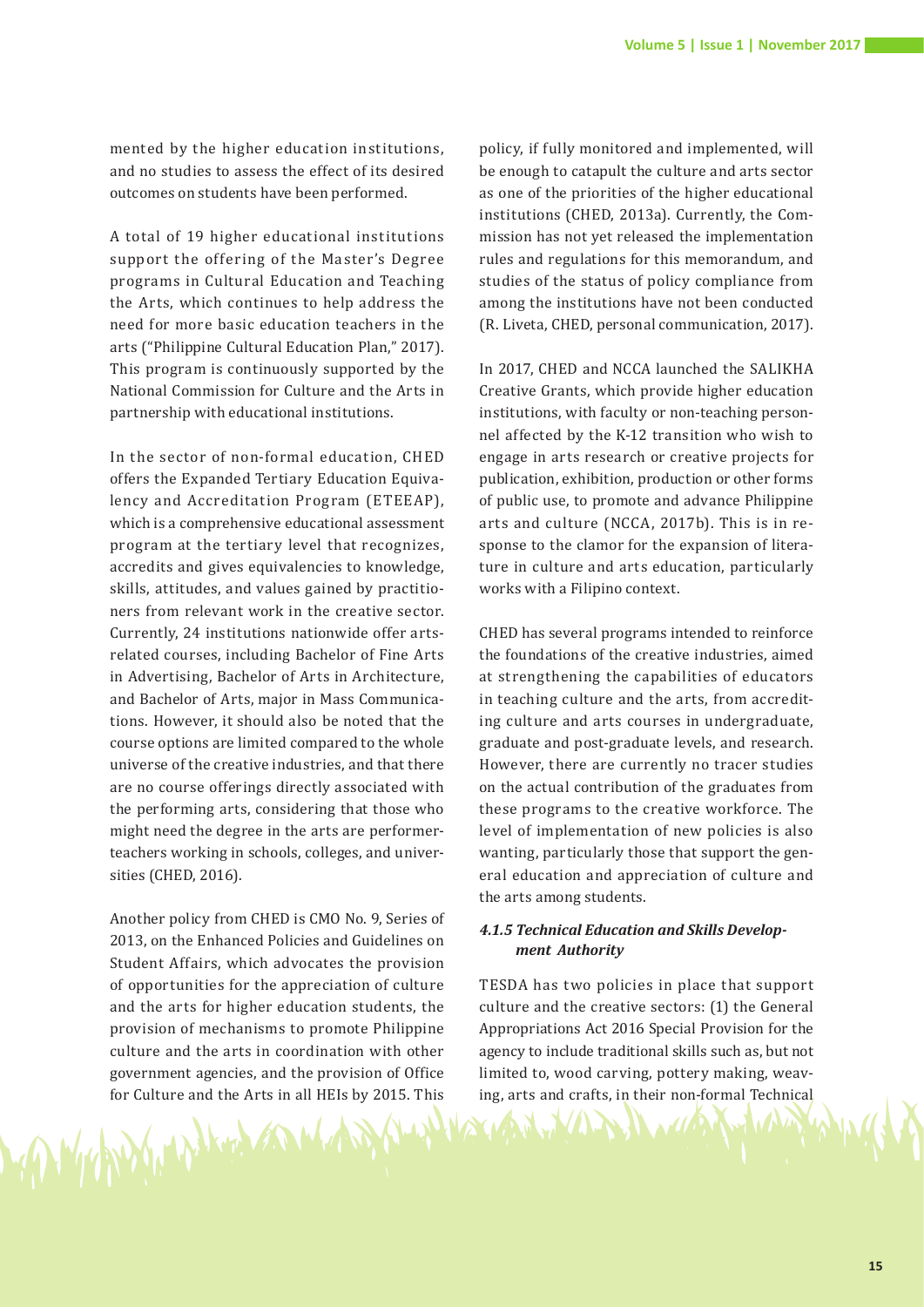and Vocational Education Training (TVET); and (2) the coordination with NCCA and the Philippine Fiber Industry Development Authority for the implementation of this provision. As of June 2017, 785 training regulations related to the creative industries have been promulgated. However, 288 of them are unutilized. The number of registered programs based on these training regulations totaled 41,495 and are concentrated in the National Capital Region, with 6,955 programs.

The most recent policy is the TESDA Board Resolution No. 2015-15 on the prioritization of skills and qualifications for training regulations development in the sectors of Automotive, Metals and Engineering, Chemicals/Plastics/Petrochemicals, Furniture, Agri-Based and Food Processing, Electronics and Semiconductors, Tourism, Real Estate, IT-BPM, Publishing and Printing, Transportation and Logistics, and Creatives/Traditional Arts. In this policy, the field of creative and traditional arts was recognized to merit additional training regulations, even if it is not yet recognized as a full-grown sector. TESDA conducted collaborative programs together with the NCCA, including the International Conference on TVET for Indigenous People (IP) for ASEAN in 2014, a seminarworkshop on Developing IP-sensitive TVET Program Design/Curriculum in 2015, the regional implementation of TVET programs for IPs, the development of Curriculum for Traditional Skills for the  $IPS<sup>2</sup>$ , and other training programs<sup>3</sup> related to creative goods and services (TESDA, 2015). TESDA came up with these training regulations as a result of the initiatives of various sectors that are not directly under the umbrella of creative industries, such as tourism, information technology, manufacturing, and entertainment services (E. Talavera, personal communication, August 14, 2017).

TESDA also takes pride in their IP-sensitive and consultative approach in developing their training regulations and training curriculum for traditional arts. Moreover, most of the creative industry-related programs register high employability rates. For example, the Animation program has a 100% employability rate. Further studies on the extent of job creation and sustainability of employment rates for these industries are needed.

The agency has expressed the following concerns and inadequacies in the implementation of their programs and services: the lack of available experts (i.e. master trainers for traditional arts and other authorities in the creative arts) able to undergo both the rigorous process of writing training regulations as well as the actual skills teaching, and the reluctance of IPs to participate. TESDA relies heavily on NCCA to coordinate the attendance of these experts to be able to complete the latest set of regulations being written. The absence or lack of infrastructure, accessibility of locations, training costs, marketability of the products, change management, application of emerging/new technologies, and lack of regular allocation for program continuity were also among the challenges cited by the agency (E. Talavera, personal communication, August 14, 2017).

To be able to gather the present statistics on the creative industry-related courses, TESDA recommended that NCCA identify these areas based on the master list of courses being released, in order to improve the accuracy of industry reporting. There were also common terminologies in the way TESDA, and DTI identify creative industries. TES-DA and the Department of Labor and Employment share developments in the industry pertaining to the supply and demand of trained manpower.

#### **4.2. Inter-agency Points for Collaboration**

Several opportunities for collaboration were cited in the role of academe in the creative industry. From the perspective of the industry sector, it is proposed that young artists' understanding of intellectual property be strengthened, that idea incubation labs be provided by the HEIs, that the involvement of foreign practitioners in training teachers and entrepreneurs in new technology

Training programs in pottery, weaving, basket weaving, textile weaving (piña, Tinalak, Manobo), bead craft, mat

2

weaving, and brass craft.<br><sup>3</sup> Training programs in tourism, weaving/handicraft, food processing, dressmaking with traditional design, jewelry making, agricultural crops production, lantern making, and pyrotechnics; the development of training regulations on beadworks, mat weaving, basket making, pottery, handloom weaving, wood carving, papier mâché, embroidery, textile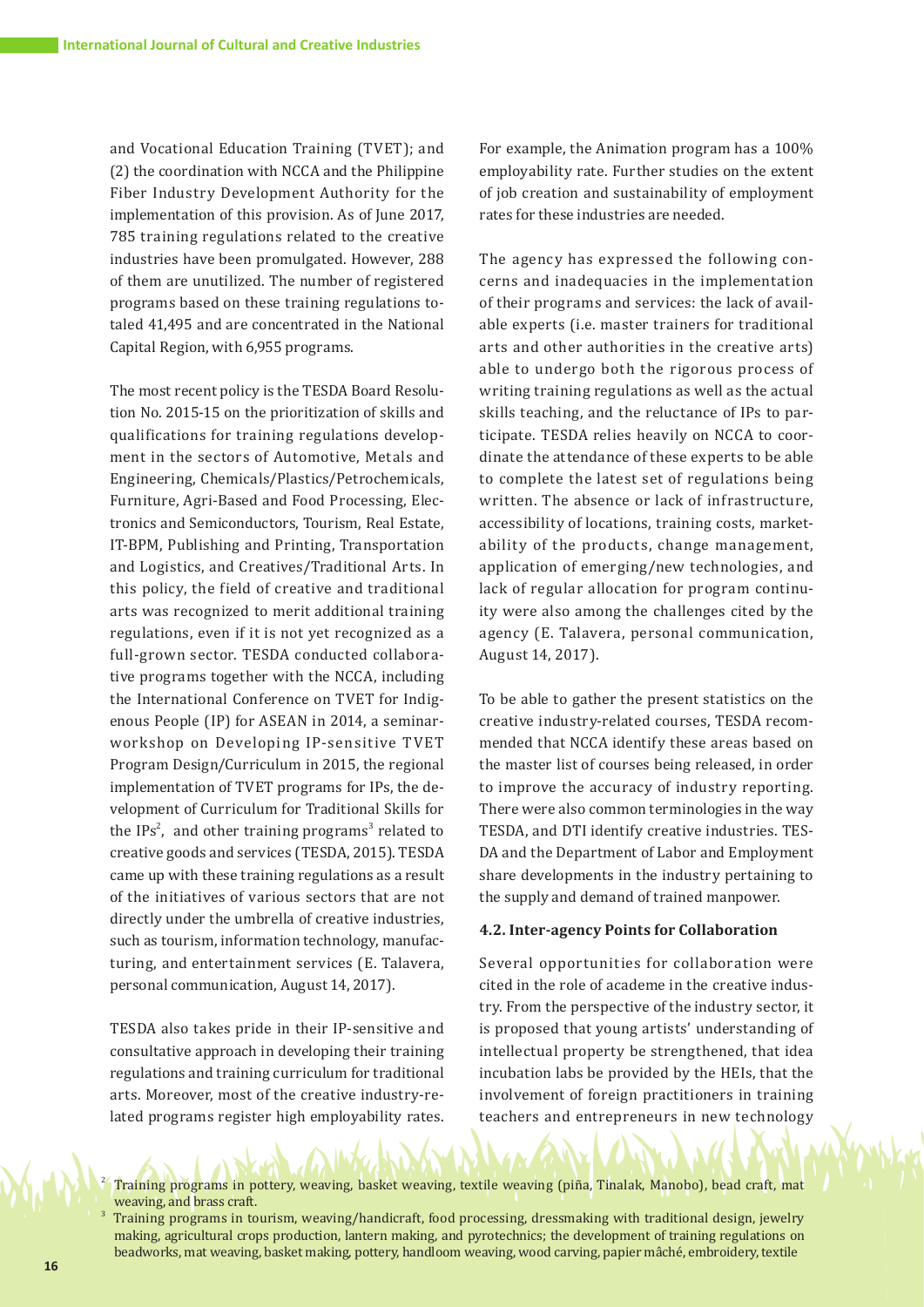be maximized, that more active on-the-job training in the creative industries should be made available, and that course offerings be updated to match the current needs of the creative market (P. Tajon, BOI Senior Specialist, personal communication, August 9, 2017).

The value of the recently formed Creative Economies Council led by the private sector was also cited, with a large number of industries represented from the fields of animation, advertising, game development, publishing, and film. Consultations in the performing arts sector have also been explored, while the involvement of the academe is being considered for this initiative. However, Tajon suggests for these agencies to engage in a deeper involvement with DTI, from the conceptualization of policies and programs, down to implementation and evaluation, to ensure the relevance of the academe-industry partnerships.

More collaborative and synergized programs and policies are needed from the three educationrelated agencies (DepEd, TESDA, CHED). Currently, they carry on their respective mandates without thorough consultations and updates from each among their agencies, specifically for the development of the creative sector. Statistics and research on the concerns of culture and artsrelated policies in implementation have yet to be gathered and shared among their circles.

Last, there is an expectation from DepEd, CHED, TESDA and DTI that NCCA will take the lead in the industry direction setting, the standardization of the creative sector's definition and scope, the identification and communication of the sectors' needs and concerns, and other emerging trends from the sector.

## **5. RECOMMENDATIONS**

Given the various inputs raised by each of the government agencies in the implementation of their own culture and arts related programs and policies, regular coordination should be made across these departments to better plan existing efforts, ensure that the industry is served well, and avoid duplication of effort. The most fundamental topic they should agree on is the operational definition of the creative industries, its domains, and the framework to be used for purposes of standardizing the gathering and monitoring of data. Quantitative and qualitative studies should be regularly performed among the stakeholders to assess the effectiveness and efficiency of the policies and programs and the causal relationships between each agency's work.

The introduction of the K-12 system has brought about shifts in learning paradigms and priorities for the cultural and creative sectors. DepEd has opened up a number of opportunities for young artists and arts practitioners. Existing programs and policies of DepEd for the cultural and creative sectors are already adequate, especially those which involved collaborations with the NCCA such as the Schools of Living Traditions, Special Programs for the Arts, and the Arts Track. Although they are perceived to be adequate, the efficiency of the prevailing programs should also be studied, particularly the first few years of the system's implementation, which is crucial in establishing program mechanisms.

NCCA must assert its authority as the forerunner in culture and the arts, to lead a more organized sector representing the diverse sub-industries related to culture, the arts, and the creative industries, one recognized by other government agencies and international organizations. This was suggested by TESDA, to enable all training regulations proposed by NCCA to be lodged under the sector category of creative industries, and not mixed up with other minor industries. It is also in this light that the prospects of the creation of the Department of Culture was mentioned, in the hope of facilitating better coordination among agencies, especially as the mandate on the Philippine Development/Plan regarding the development of

 weaving, cinematography/videography, sound engineering/editing, film/video editing, scriptwriting, production design, theater lighting services, and paper products making; existing training regulations on game art (from development to programming), digital animation (2D and 3D), beauty care, cookery, dressmaking and tailoring, events management, fashion design, hairdressing, illustration, pattern making, performing arts (dance, song, ballroom dancing), tinsmithing, tourism promotion services, photography, and visual graphic design.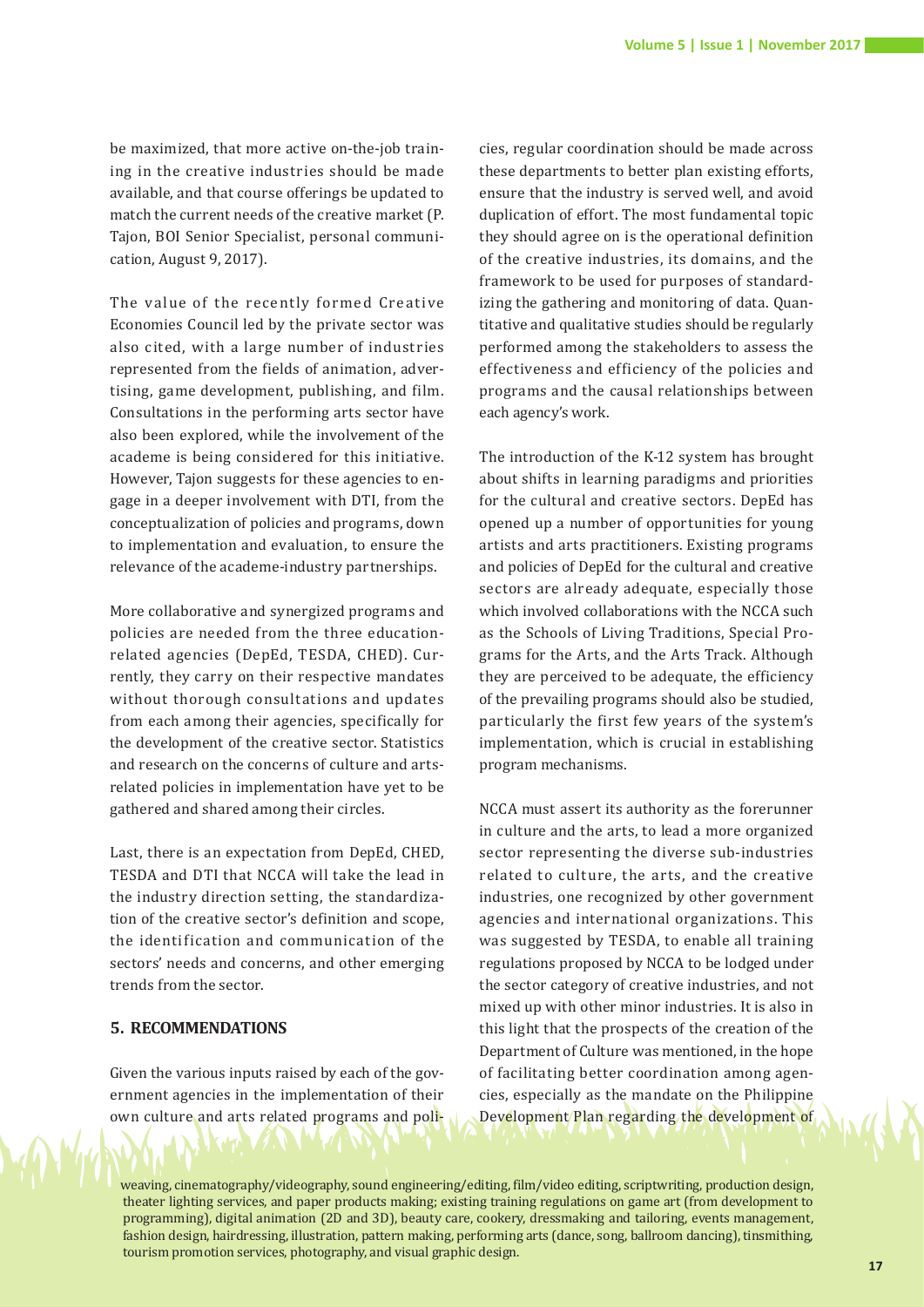the creative industries is under the purview of NCCA and DTI (P. Tajon, personal communication, August 9, 2017).

The existence of the NDCEP sealed the agreement of the two agencies (NCCA and DepEd) to join forces for the promotion and growth of culture and the arts in the country. There is an assurance that the initial efforts of both agencies will not be wasted. However, public awareness and acceptance of these existing programs (Schools of Living Traditions and Special Programs for the Arts) and the new Arts and Design Track are very important points to consider, since these are still relatively new concepts for most Filipinos. DepEd should be more aggressive in communicating the need for arts practitioners as teachers in basic education through information campaigns aimed at the stakeholders of NCCA, CHED, and TESDA to be open to possibilities of additional job opportunities for arts practitioners. This will also inspire them to accomplish the necessary requirements to be accepted as arts teachers, either through securing regular arts related degrees via formal schooling or the equivalency program, or through securing national certifications or diplomas. DepEd should also establish partnerships with private and public institutions to give them better access to teaching materials, such as the music and musical scores licensed by the Filipino Society of Composers, Authors, and Publishers (FILSCAP) (Samodio, 2016).

There is more room for collaboration among agencies in the higher education sector. As of this writing, there is no agreement or binding policy between the NCCA and CHED on where the latter can be of assistance in harnessing the existing programs and policies related to culture and creative industries. A more comprehensive policy review of the CHED is needed to see the entry points for partnerships within each of the offices in the agency. The initiative may come from NCCA, by drafting a memorandum order to strengthen the promotion

of culture and arts in higher educational institutions, and petition for the following points:

- (1) The harmonization of the higher educational institutions' (HEIs) cultural programs with the NCCA's Philippine Cultural Education Plan, together with the establishment of standards for such programs, the provision of support for offering the Master's Degrees in Cultural Education and Baccalaureate programs in other specialized fields in the creative arts. Awarding Centers of Excellence and Centers of Development for Culture and the Arts among HEIs may be considered.
- (2) Continued support for research "in" and "for" the arts.
- (3) Consolidation of support from HEIs in gathering information for the Philippine Cultural Statistics, as HEIs produce culture and arts activities in their respective campuses.
- (4) The enhancement of the equivalency program (EETEAP) to offer incentives for HEIs to serve such programs in various specialized creative fields for artist practitioners.
- (5) The development of implementation guidelines should include recommendations on: (a) alternative organizational structures for cultural offices, (b) the welfare of student artists through benefits such as scholarships and insurance; (c) the formation and development training for student artists; (d) requirements for part-time artist mentors while the equivalency programs for artsrelated courses are still in progress; (e) the specialization of service learning programs for student-artists through the Civil Welfare Training Service Program and Literacy Training Service Program to instill the value of the arts in community development; (f) the moratorium on taxes imposed on suppliers for student-led productions.

With the existing policies and programs in support for culture and the creative industries in

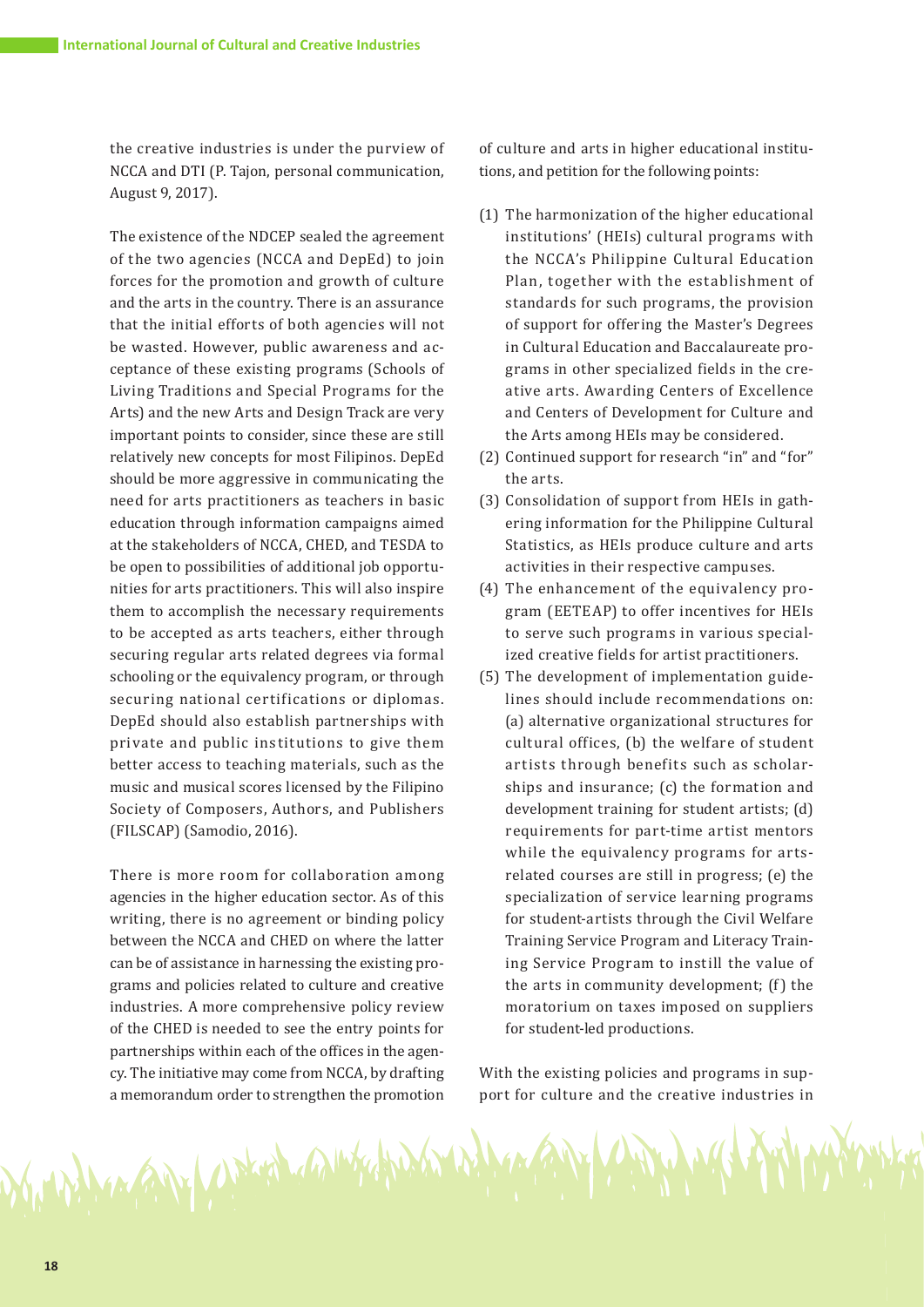TESDA, the improvement and accessibility of their services to the sector may still be explored by using information and communication technology and open distance learning for the artsrelated courses.

Academe-industry linkages may be strengthened via apprenticeship with arts companies or cultural masters. This apprenticeship program may be included in the curriculum for both formal and technical-vocational modes, in coordination with NCCA. This will be beneficial for industries that are highly dependent on new technology which will be used for producing art. In addition, all agencies concerned should be responsible for gathering the needed data to evaluate the emerging fields that need to be supported in terms of training regulations and curriculum writing (for technical-vocational modes) and curriculum review (for higher education), with the aim of covering the full universe of career opportunities in the sector. The accessibility of training centers and accrediting skills assessors in technicalvocational modes should also be started.

Finally, it is also crucial that a unified strategic communications plan be made for the various publics, especially the youth and their parents, to help dispel the notion that careers in the creative arts are not viable, by highlighting the opportunities that the creative industries may bring, both for individuals and to the total economy of the country.

## **6. CONCLUSION**

This study explored the important role of education and training in developing the prospects of the creative industries in the Philippines. As it is recognized that there are growing concerns about the supply of creative manpower in the country, more relevant and updated methodologies are needed to keep pace with the sector's rapid growth.

With the current fragmented approach to creative skills, management and entrepreneurship, academe-industry linkages need to be further strengthened in all levels and modes of education while considering the scope of the culture, arts and creative industries, particularly to aid in the development of technical skills for some creative sectors (i.e. gaming, audio-visual), creative skills (i.e. creative writing), and core skills (i.e. creative entrepreneurship and management).

Given the Philippines' weak national brand identity, the education sector should also promote culture and the arts among youth, since they are future audiences and consumers of creative services and products, and nurture environments that foster creativity to harness the talents of young artists and artisans.

In conclusion, the lack of structure and governance in organizing the programs and policies of each of the education-related agencies continue to hinder the industries' potential to soar in the global market. Thus, the value of sectoral collaboration between the creative sector, the business sector, and the education sector should be further emphasized to carefully plan the unified directions which will drive the success of the Philippine creative industries.

## **ACKNOWLEDGMENTS**

I would like to express my deepest gratitude to my colleagues in the culture and arts field, Ms. Christine Magboo, Mr. Elmer Talavera, Engr. Rolando Liveta, Mr. Nap Imperial, Ms. Marichu Tellano, and Mr. Paul Tajon, who have shared their insights and extended their assistance in providing me with the information to complete this study; and to my husband, Sydney, my daughters Kyrie Allison and Alexa Faith for always inspiring me.

#### **REFERENCES**

Agbisit, J. J. (2014). *Youth as movers of creative industries in Southeast Asia*. Quezon City.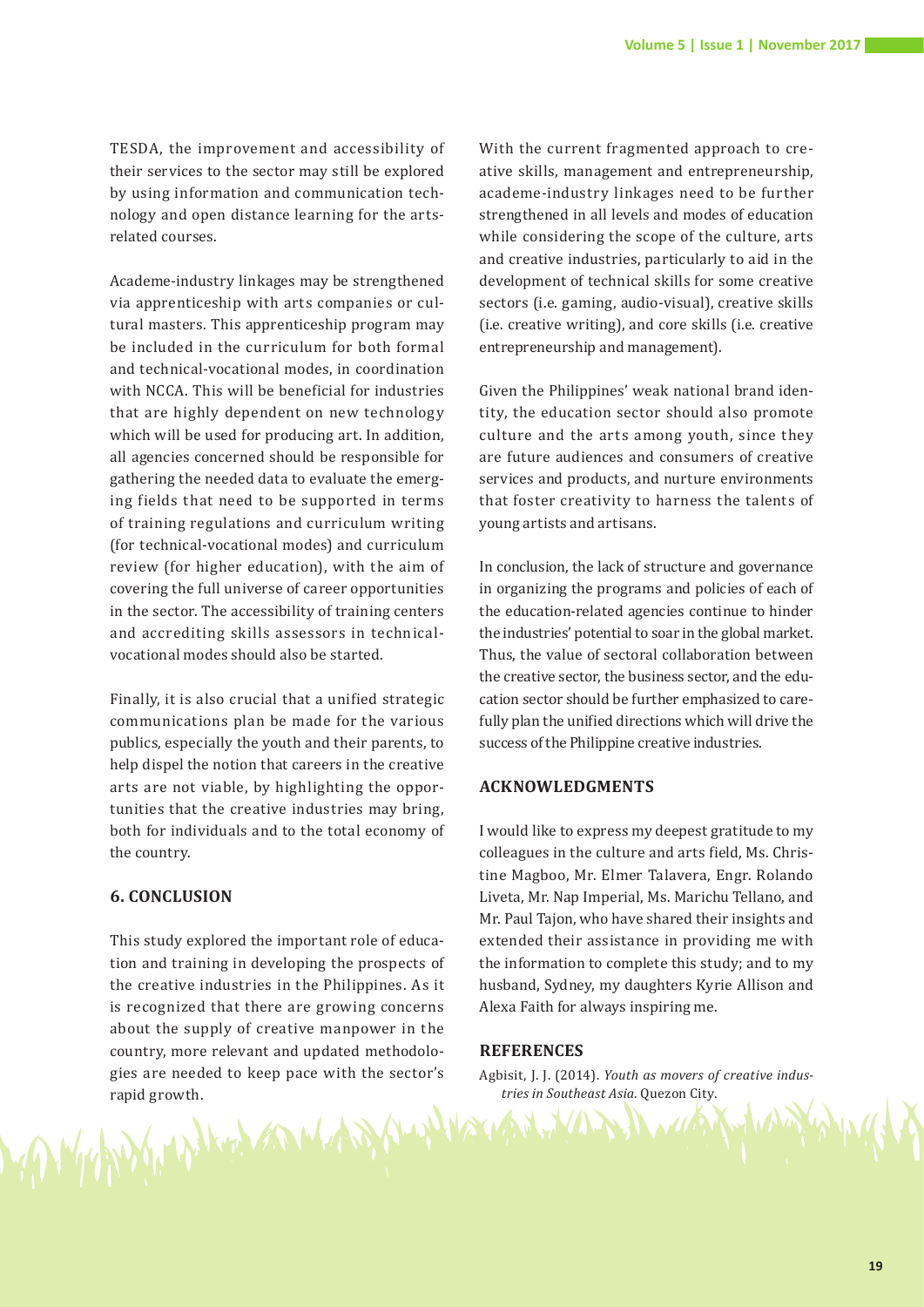- Board of Investment (2017). Board of Investments, Department of Trade and Industry. Retrieved from http://investphilippines.gov.ph/incentives/ board-of-investments/
- BOP Consulting (2010). Mapping the creative industries: A toolkit. *Creative and cultural economy* (2). Retrieved from https://creativeconomy.britishcouncil.org/media/uploads/files/English\_mapping\_the\_creative\_industries\_a\_toolkit\_2-2.pdf
- Commission on Higher Education (2016). CHED vision, mission and mandate. Retrieved from http:// www.ched.gov.ph/wp-content/uploads/2013/07/ CMO-No.20-s2013.pdf
- Commission on Higher Education (2013). Enhanced policies on student affairs and services, pub. l. no. CHED memo order 9, series of 2013. Philippines. Retrieved from http://w w w.ched.gov.ph/wpcontent/uploads/2013/07/CMO-No.09-s2013.pdf
- Commission on Higher Education (2013). General education curriculum: Holistic understandings, intellectual and civic competencies, pub. no. CMO No. 20, series of 2013 Philippines.
- Commission on Higher Education (2016). *Expanded tertiary education equivalency and accreditation program*. Quezon City.
- Cruz, I. (2008). *Philippine cultural education plan 2.0.* Manila.
- Department of Education (2013). DepEd, NCCA create arts and culture education program. Retrieved from http://www.deped.gov.ph/press-releases/ deped-ncca-create-arts-and-culture-educationprogram
- Department of Education (2016). Arts and design track. Retrieved from http://www.deped.gov.ph/ k-to-12/curriculum-guides/Arts-Design-Track
- Department of Education (2016). National festival of talents. Retrieved June 15, 2016 from http://www. deped.gov.ph/nfot
- Department of Trade and Industry (2012). *Status of Philippine creative industries*. Makati.
- Escudero, E. G. (2017). Draft of House Bill 6113: An act establishing the Department of Culture, appropriating funds therefore, and for other purposes. Manila.
- Fleming, T. (2017a, October 2-3, 2017). Mapping the creative industries: Towards an evidence-based policy. Conference on Cultural Statistics and Creative Economy, . Manila.
- Fleming, T. (2017b). *The Philippine creative economy: Toward a baseline & programme*. UK. Retrieved

Mar River Control and March

from https://www.britishcouncil.ph/sites/default/files/tfcc\_the\_philippine\_creative\_economy\_ toward\_a\_baseline\_final.pdf

- Geronimo, G. (2016, June 17). DepEd: Senior high school enrollment hits 1M. Retrieved from http:// www.rappler.com/nation/136758-senior-highschool-enrollment-one-million
- International Labour Office (2011). *A skilled workforce for strong, sustainable and balanced growth: A G20 training strategy. education and training.* Geneva: ILO.
- National Commission for Culture and the Arts (2017a). *Bilang Filipinas: A primer on Philippine cultural statistics*. National Commission for Culture and the Arts. Manila.
- National Commission for Culture and the Arts (2017b). Call for proposals for SALIKHA: CHED-NCCA grants for creative projects of the K to 12 transition program. Retrieved from http://ncca.gov.ph/ call-proposals-salikha-ched-ncca-grants-creativeprojects-k-12-transition-%0Aprogram/%0A
- National Commission for Culture and the Arts (n.d.). School of living traditions. Retrieved from http:// ncca.gov.ph/school-of-living-traditions/
- National Cultural Heritage Act of 2009 (2009). *National Cultural Heritage Act of 2009*. Manila. Retrieved from http://www.wipo.int/edocs/lexdocs/laws/ en/ph/ph141en.pdf
- National Economic Development Authority (2017). *Philippine development plan 2017-2022 - Promoting Philippine culture and values.* Manila. Retrieved from  $http://www.neda.gov.ph/2017/07/26/$ philippine-development-plan-2017-2022/
- Philippine Commission on Women (2016). Technical Education and Skills Development Act of 1994 (1994). Manila. Retrieved from http://www.pcw. gov.ph/law/republic-act-7796
- Philippine Cultural Education Plan (2017). National Commission for Culture and the Arts. Manila.
- Samodio, G. (2016). Harnessing culture and arts as enablers of the creative industries. BUCA International Conference (pp. 64–74). Bangkok University of Communication Arts. Retrieved from http:// bucaconference.bu.ac.th/BUCAinternationalConference2016-proceedings.pdf
- Sigdel, S. (2017, October 2-3). The 2009 UNESCO FSC: Concepts and definitions, Conference on Cultural Statistics and Creative Economy. Manila.
- Special Program in the Arts (n.d.). In WikiFilipinas. Retrieved June 15, 2016, from http://www.fgil.wikipilipinas.org/index.php/Special\_Program\_in\_the\_Arts